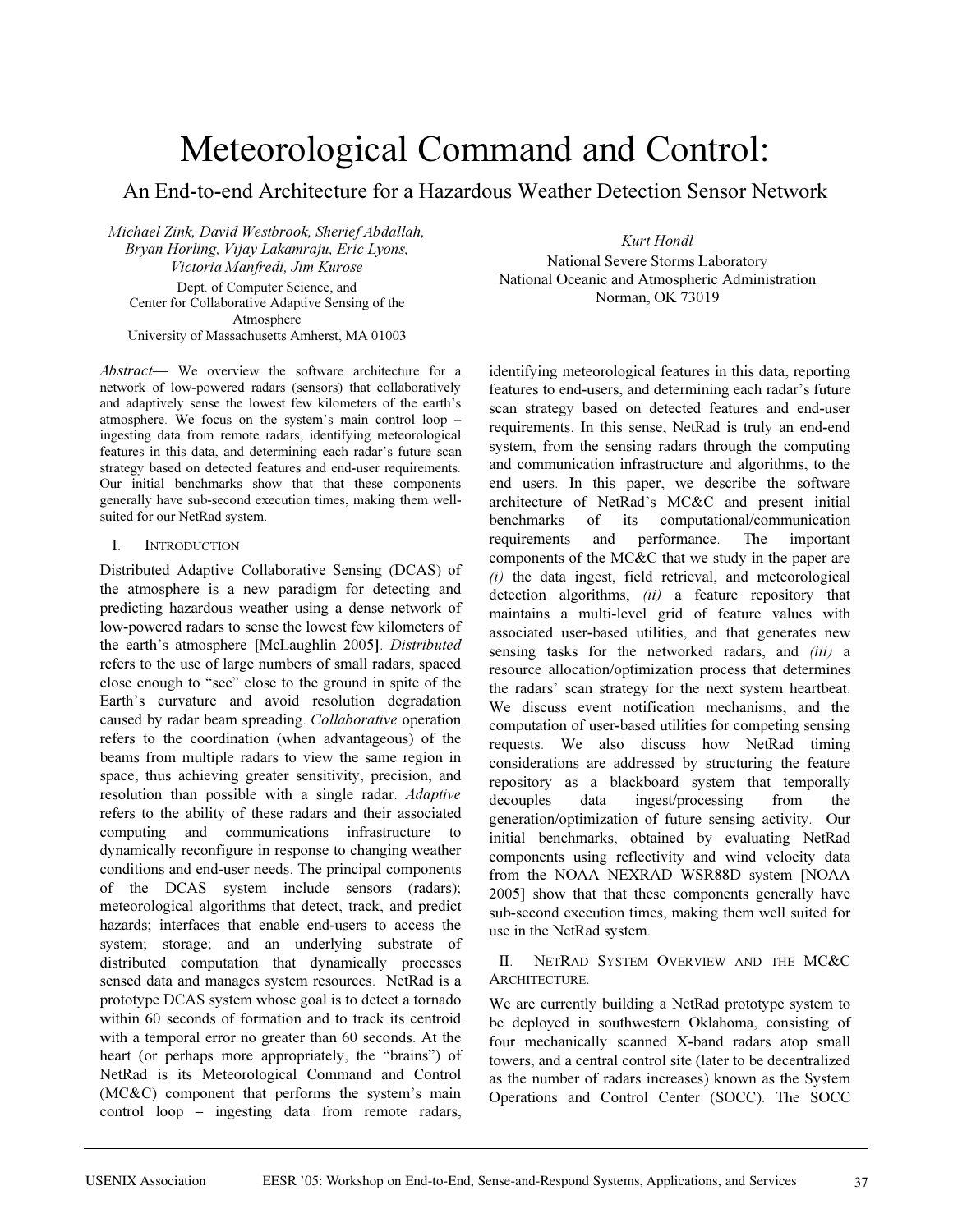consists of a cluster of commodity processors and storage on which the MC&C components execute.

NetRad radars are spaced approximately 30 km apart from each other and together scan an area of 80km x 80km and up to3 km in height. Each radar is tasked to scan an angular sector of up to 360 degrees in 1-degree increments, with a range gate (radial voxel) size of 100 meters out to 30 km. With two elevation scans during each tasking, each radar can thus produce up to  $360*300*2 = 216K$  reflectivity and velocity values each time it is tasked. While existing meteorological radar systems such as NEXRAD generally operate in "sit and spin" mode (taking full 360-degree volume scans independently of location and type of meteorological features present), NetRad radars are tasked by the MC&C to focus on volumes of high interest to end-users, as discussed below.

Each radar consists of three subsystems:

- The **Rotating Tower Top** houses the radar unit and an embedded system that monitors the radar's operational parameters and enables operator actions in the case of anomalies (e.g., mechanical problems).
- x The **Non-rotating Tower Top Subsystem** is located below the rotating joint and houses a data acquisition board (based on Field Programmable Gate Array (FPGA) technology), a radar controller, and a Gigabit Ethernet switch. The FPGA processes raw digitized data (at a rate of approximately 100 Mbps) into packets that are sent via the switch over a fiber optic cable to the Tower Base Subsystem. The radar controller controls the movement of the radar pedestal.
- The **Tower Base Subsystem** consists of a compute cluster (currently just a single node) and an IDE RAID storage system, connected via a Gigabit Ethernet switch to a router. The tower base takes raw radar data, computes so-called moment data (essentially an average of multiple radar-pulse measurements for a given voxel of space), while performing quality control (e.g., attenuation correction and range folding) on this data. The 1 Mbps moment data is sent to the SOCC over OneNet [OneNet 2005], an IP network operated by the Oklahoma state regents, which is configured to provide 4 Mbps connectivity from each radar to the SOCC. Raw data is archived at the tower base storage and can be transferred to SOCC storage in the background.

The SOCC is a centralized compute cluster (later to be decentralized) interconnected via a Gigabit switch, on which the MC&C algorithms execute. As shown in Figure 1, the SOCC has five main components *(i)* data ingest and storage, *(ii)* meteorological feature detection and multiradar merging, *(iii)* feature repository, *(iv)* utility and task generation, and  $(v)$  optimization. We describe each of these functions below in more detail, roughly following the path taken by radar data through the MC&C, and the resulting re-tasking of the radars.



**Figure 1:** MC&C details and measurement points

# *A. Data Ingest and Storage*

One SOCC computer is responsible for data ingest, archiving and distribution. Here, moment data (as well as the higher rate raw data, which is transferred at low priority) is streamed from the sensor nodes to the MC&C detection algorithms, and written to storage. In the future, both moment and raw data will be available to end-users via a query interface. Data from each elevation scan is sent from a remote radar to the MC&C data ingest routines using LDM [LDM 2005], client/server middleware that reliably transfers radar data over a TCP connection. Given the pre-provisioning of OneNet bandwidth for NetRad use, congestion loss is not a concern in our initial testbed. However, we are currently developing a UDP-based transport protocol that uses application-specific selective dropping for congestioncontrol in bandwidth-constrained environments [Banka 2005]. As illustrated in Figure 1, the per-radar received reflectivity and wind velocity data for an elevation scan are converted to NetCDF format, and stored in a file. An event is then posted and distributed among the MC&C procedures using the Linear Buffer (LB) pub/sub construct of the WDSSII software [Hondl 2003]. In section 3, we report the time needed to transfer an elevation scan from sender to receiver over a Gigabit LAN switch using LDM, write the associated files and post/distribute an event.

# *B. Meteorological Feature Detection, Multi-radar Data Merging*

Once the notifications of available per-elevation reflectivity and wind velocity data have been posted,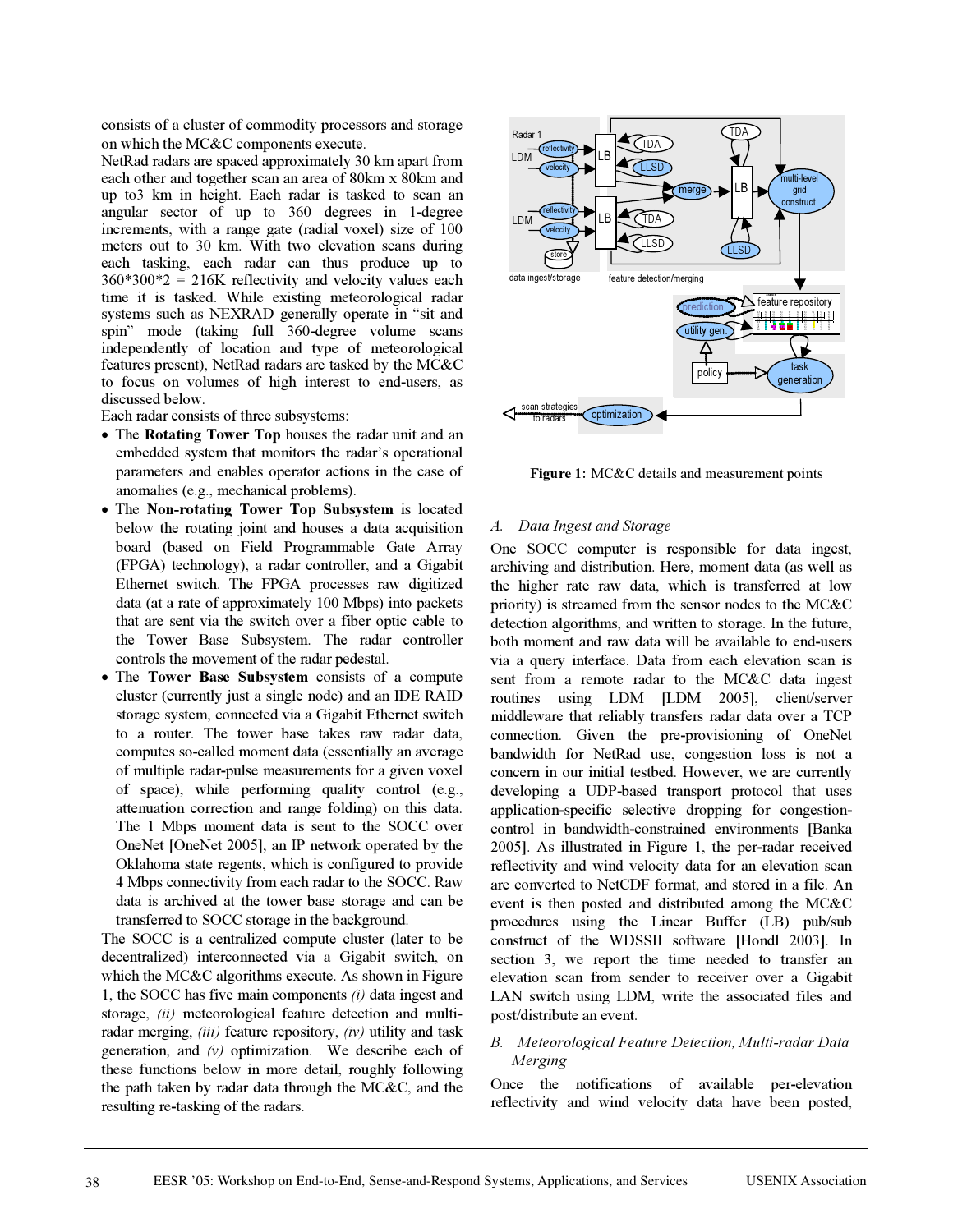

**Figure 2:** Feature repository: decoupling data ingest processing from periodic generation of radar commands

various meteorological detection algorithms can then read this data and perform feature detection. Figure 1 shows two such algorithms: *LLSD* (for which we provide perelevation execution times in Section 3) computes wind shear and rotational divergence; *TDA* performs tornado vortex detection. Other per-radar detection algorithms can be easily "plugged in" using the LB pub/sub mechanism. Once a detection algorithm completes its execution, notification is provided through the LB. The *merge* procedure converts polar coordinate data to latitude/longitude coordinates, and fuses together spatially overlapping data from multiple radars. We benchmark the performance of the *merge* routine in Section 3.

## *C. The Feature Repository*

NetRad system is a "real-time" system in the sense that radars must be re-tasked by the MC&C every 30 seconds – the system "heartbeat" interval. This heartbeat interval was chosen based on the physical properties of the mechanically-scanned radars, the timescale over which atmospheric conditions change, and the system goal of detecting and tracking tornados within 60 seconds. A notion of heartbeat also allows the radars to easily synchronize their operation (e.g., having overlapping radars scan the same volume in order to perform 3D wind retrieval), and also helps simplify the optimization of radar targeting. As we evolve from mechanically-scanned radars to rapidly reconfigurable solid-sate radars, we expect to relax the notion of a system heartbeat. As discussed above, radars are retasked based on detected meteorological features and the projected future evolution of these features. In order to decrease the timing dependencies between the ingest/processing of radar data and the generation of radar commands, the MC&C adopts a blackboard-like architecture [Jaganathan 1989]. At the heart of the MC&C is the feature-repository, a multi-level grid that stores both the underlying per-voxel reflectivity and wind velocity data, as well as higher-level spatiallycoherent meteorological "objects" such as storms cells, areas of high wind shear or precipitation, and tornados. Each object also has a position, a spatial extent for nonpoint objects, and a tag representing the meteorological phenomenon that the object represents (e.g., storm-cell, mesocyclone, and tornado). The multi-level gridconstruction procedure writes this information into the feature repository as needed data becomes available via the linear buffer, as shown in Figure 2. The generation of radar commands (the lower half of the control loop in Figures 1) proceeds *asynchronously* from the input processing of data (the upper half of the control loop). In this decoupled architecture, detection algorithms continuously post their results to the feature repository. As shown in Figure 2, at 30 second intervals the task generation component posts a set of tasks based on current state of the feature repository, and the optimization component then processes this task set and generates a scan strategy for the radars for the next 30 second cycle. In this design, we have relieved the time pressure on the detection components and somewhat relieved the time pressure on the MC&C components, task generation and optimization. One consequence of this design is that data that is not processed and posted on the feature repository before the task generation begins will not be acted upon until the next cycle of the system. This allows the system to avoid stalling, while waiting for late-arriving data (e.g., due to unanticipated network and processing delays). We are interested in the effects of this "decision lag" and also its relationship to the selection of the value of the system heartbeat. Figure 2 illustrates that the data-driven streaming retrieval and detection algorithms write the results of their execution into the feature repository. Starting  $\Delta$  time units (where  $\Delta$  is the execution time of the task generation and optimization algorithms) before the radars are to be re-targeted, the task generation process executes, followed by the optimization process. These processes may use all data available (in both the current time step, and previous time steps) in their computations. Once the optimization process has completed, the radars are then re-targeted for the next 30 second cycle. We note here that the feature repository is the central system "data structure." It is from here that meteorological objects can be obtained and subsequently delivered/displayed to end users. It is here that assimilated exogenous data (e.g., from satellite or from NEXRAD) can be stored and merged with NetRad-generated data.

#### *D. Utility, Prediction, and Task Generation*

Within the feature repository, each voxel and each object has an associated utility that represents the "value" of scanning that voxel/object during in the next heartbeat. The utility value weights considerations such as the time since the voxel/object was last scanned, the object type (e.g., scanning an area with a tornado vortex will have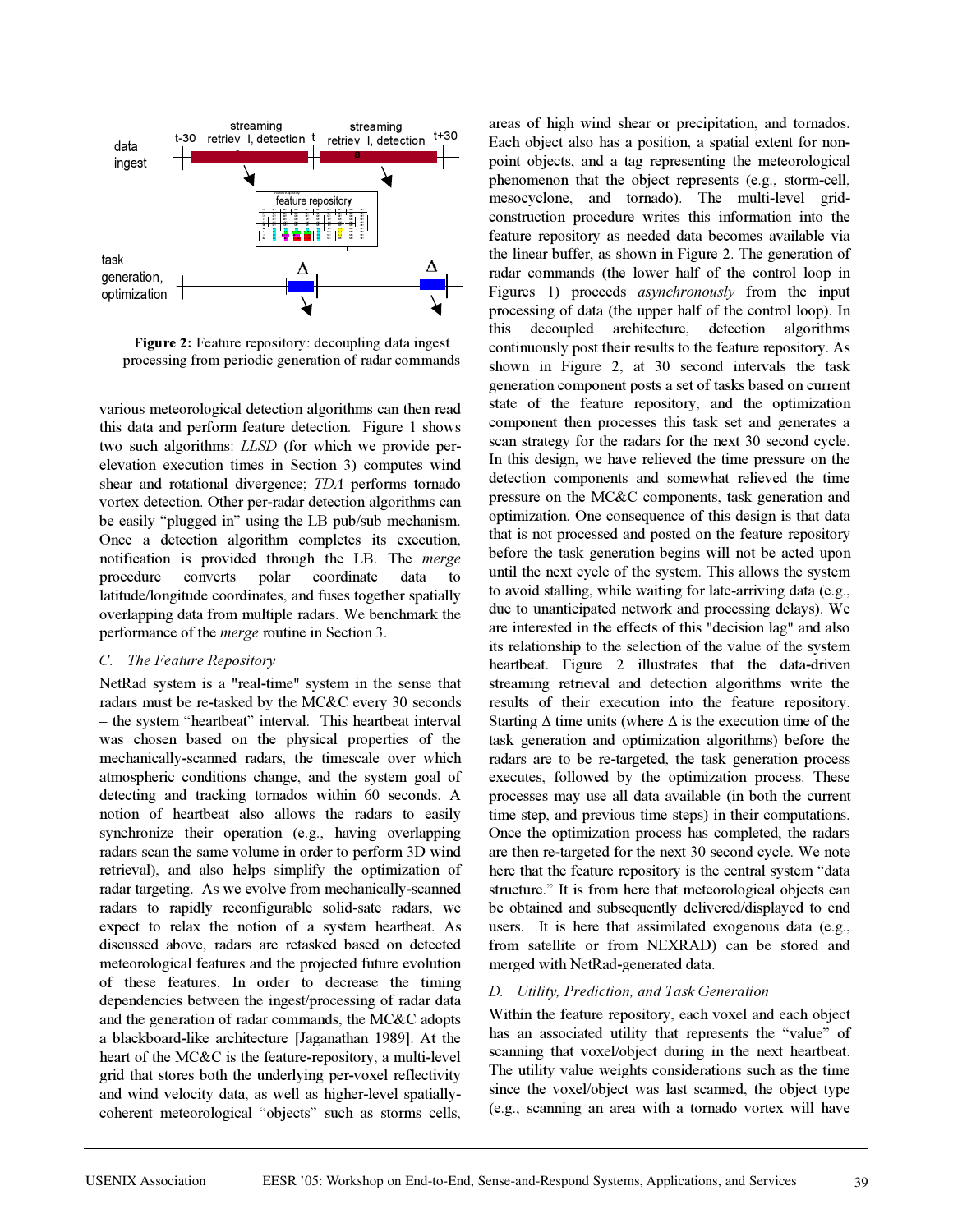higher utility than sensing clear air), and user-based considerations such as the distance from a population center (e.g., among two objects with identical features, the one closer to a population center will have higher utility). We are currently developing a predicting component (shown with dashed lines in Figure 1) that tracks meteorological phenomena (e.g., a storm's centroid) and predicts their future locations. New objects, corresponding to the predicted future locations of the phenomena, can then be added into the feature repository – allowing these predicting modules to be easily integrated into the current architecture. In section 3, we present measured execution times of several different algorithms for storm-cell centroid tracking. The MC&C task-generation component takes objects from the feature repository and produces tasks, with an associated utility, for the optimization component. We use K-means clustering [Jain 1999] to generate the tasks. The initial centroids of the clusters are chosen by sorting the objects by utility and using the K spatially-separated objects with the highest utility as our starting points. This simple pre-clustering step is designed to ensure good spatial coverage for our clusters. The Kmeans distance metric uses a 4-dimensional vector of parameters: an objects X, Y position, utility, and meteorological type. The relative weighting of these parameters can be adjusted to give differing emphasis to each parameter. After clustering is complete, a final filtering step removes tasks with utility below a given threshold.

## *E. Optimization*

The input to the radar targeting components is a list of objects that can potentially be scanned and their associated utility. The optimization module determines, for each radar, the angular sector to be scanned (targeted) by that radar for the next 30-second cycle. The overall utility of a given configuration of the radars, will depend not only on the utility of the objects scanned, but also the size of the sector (since larger sectors imply less time spent sensing a given radial) and the number of radars targeting a given volume (since more radars illuminating a volume implies higher accuracy of measurement). For our first testbed, a simple "brute-force" approach towards optimization is used that enumerates all possible configurations and computes the associated overall utility. In section 3, we present measured execution times for this approach. Other, more scalable, approaches towards optimization are currently being investigated.

## III. BENCHMARKING OF INDIVIDUAL MC&C **COMPONENTS**

In this section, we present empirical measurements of the execution times of various NetRad MC&C components highlighted in Figure 1. All measurements were performed on a PC (3.2 GHz Intel CPU, 1 GB RAM)

running Linux (RedHat 2). NetRad MC&C component execution times will depend on the radar data ingested by the system. Since, the NetRad system is not completely



**Figure 3:** LDM to LDM, NetCDF file creation, event posting

build or deployed, we use existing NEXRAD [NOAA 2005] radar data and other sources, as described below, as input to the NetRad MC&C components. Recall that NEXRAD radars operate in "sit and spin" mode and thus the data ingested in one time period has no influence on the radars' scan strategy in a subsequent time period. Before presenting component runtimes, let us describe the radar data inputs used. Unless otherwise noted, we use the following six NEXRAD radar data sets, which provide per-radial range-gate reflectivity and wind velocity data. The data sets can be obtained from [CASA NEXRADdata 2005]. The data in cases 1-4 are generated by a single radar; in cases 5 and 6 data comes from two partially overlapping radars. Each data set consists of sets of elevation scans, with a set of scans taken every five minutes. These sets of elevation scans are the input to our MC&C algorithms.

| <b>Test</b>                 | Location           | Date of     | <b>Description of Events</b>  | Single/Mul |
|-----------------------------|--------------------|-------------|-------------------------------|------------|
| Case                        |                    | event       |                               | ti Radar   |
| 1                           | <b>KLCH</b>        | 11/02       | Late season thunderstorm      | Single     |
|                             | Lake               | 2004        | activity with scattered weak  |            |
|                             | Charles            |             | mesocyclones, tornadoes,      |            |
|                             | LA                 |             | waterspouts.                  |            |
| $\overline{2}$              | <b>KTLX</b>        | 5/03        | Extreme supercell outbreak    | Single     |
|                             | Tulsa OK           | 1999        | including an F-5 tornado.     |            |
|                             |                    |             | costliest tornado in history. |            |
| 3                           | <b>KFSD</b>        | $5/30 - 31$ | Tornado outbreak with a       | Single     |
|                             | <b>Sioux Falls</b> | 1998        | number of vortices in close   |            |
|                             | SD.                |             | proximity to each other.      |            |
| $\overline{4}$              | <b>KMLB</b>        | 9/05        | Hurricane Frances as it       | Single     |
|                             | Melbourne          | 2004        | approaches Atlantic Coast     |            |
|                             | FL                 |             | of Florida at Category 2/3    |            |
|                             |                    |             | with large, well defined eye  |            |
|                             |                    |             | and intense banding.          |            |
| 5                           | <b>KDDC</b>        | 6/06        | A strong bow-echo             | Multi      |
|                             | Dodge City         | 2004        | sweeping across the state of  |            |
|                             | <b>KS</b>          |             | Kansas.                       |            |
| 6                           | <b>KICT</b>        | 6/06        | A view of the                 | Multi      |
|                             | Wichita            | 2004        | aforementioned bow-echo       |            |
|                             | <b>KS</b>          |             | case from a radar located     |            |
|                             |                    |             | further from the event.       |            |
| $\overline{1}$<br>m.<br>. . |                    |             |                               |            |

#### **Table 1:** NEXRAD input data sets

# *A. Data Transmission, Storage, Event Posting*

We begin our benchmarking of the MC&C by considering the time needed to transfer radar data from a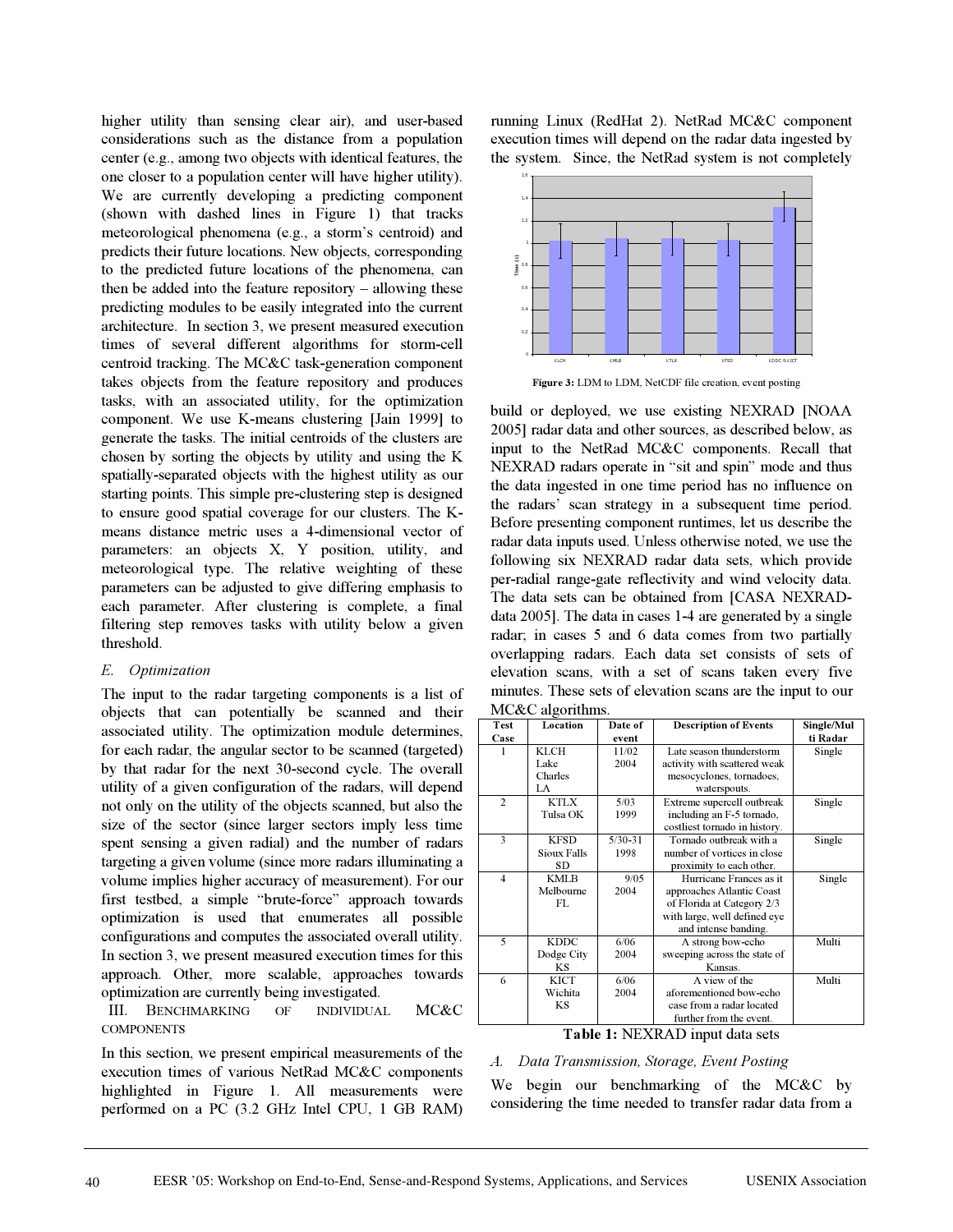remote radar to the SOCC, store the per-elevation data in NetCDF format at the SOCC and post a notification event on the LB. Our measurements show that approximately one second is needed to compress and transfer a perelevation scan from radar to SOCC over a Gigabit switch. We note that the nominal media transmission time (transmitting 20 KB of data into a Gigabit link) would increase from .00001 sec to .01sec if the link speed were changed to 1 Mbps. Thus, computing times rather than network media transmission times are the dominant factor here. We also note that these run times are for TCP transfers. We are currently developing a radar transport protocol that uses recent throughput measurements to avoid a slow-start phase [Schmitt 2002], and an application-specific congestion control/packet drop protocol [Banka 2005], as discussed in section 3. Once data arrives at the SOCC, reflectivity and velocity data files are created and an event is posted. Figure 3 shows that less than a second of runtime is needed to perform these operations.

# *B. Detection Algorithms*

Figure 4 shows the per-elevation scan runtime needed by the LLSD algorithm. The standard deviation of the runtime is shown by the lower-valued super-imposed bar. LLSD requires less than 0.3 seconds per elevation scan on average, with the runtime decreasing with an increasing elevation angle. This behavior results from the fact that radar beams e aimed higher in the atmosphere, see decreased meteorological activity. Figure 5 shows the *merge* runtime for the 6 test cases. We took measurements for all six single radar cases and the additional case where



**Figure 4:** LLSD Run Time Per-Elevation Scan

the data for KICT and KDDC is merged. These radars have an overlap of roughly 50% percent. The results show that the runtime increases by approximately 30% with this amount of overlap. The difference between the single radar and the multiple radar case (KICT/KDDC) is that both coordinate conversion and data fusion must be

performed for the overlapping region. Again, we see subsecond runtimes for this component.

#### *C. Task Generation, Prediction*



**Figure 5:** *merge* runtime, single and multi-radar cases

Recall from our earlier discussion, that the input to the task and utility generation routines is a multi-level grid of lat/long reflectivity and wind velocity values, with higher level "objects" superimposed on this grid. In order to use NEXRAD data in a NetRad MC&C environment, we assume that the NEXRAD data covers an 80km x 80km area. Two different timing values are collected. The first is the run time of the K-Means algorithm, the second is the time taken posting features to the feature repository. Additional data collected includes the number of points being clustered and the number of iterations required before the K-Means stabilizes on a set of clusters. Figure 6 also shows the runtime for hypothetical scenarios for coarser and finer grid sizes. We have also investigated the computational requirements of three approaches towards storm cell tracking: the WDSS II SCIT algorithm [Johnson 1998], a simple Kalman filtering algorithm, and a switched Kalman filtering algorithm A comparison of the tracking performance of these three algorithms is beyond the scope of this paper; see [Manfredi 2005] for details. Here, we note each algorithm requires less than 30 msec of execution time to perform one-step prediction, over 35 storm cell centroid tracks provided by NSSL.

#### *D. Radar Scanning Optimization*

The final step in closing the control loop is for the optimization module to determine the sectors to be scanned by the radars. The execution time of the optimization algorithm will depend on the number of radars, the extent to which the radars overlap, and the number/location/size of the meteorological objects in the radars' field. Figure 7 plots the average run time and standard deviation for the optimization module under several different scenarios, using the KFSD data. Along